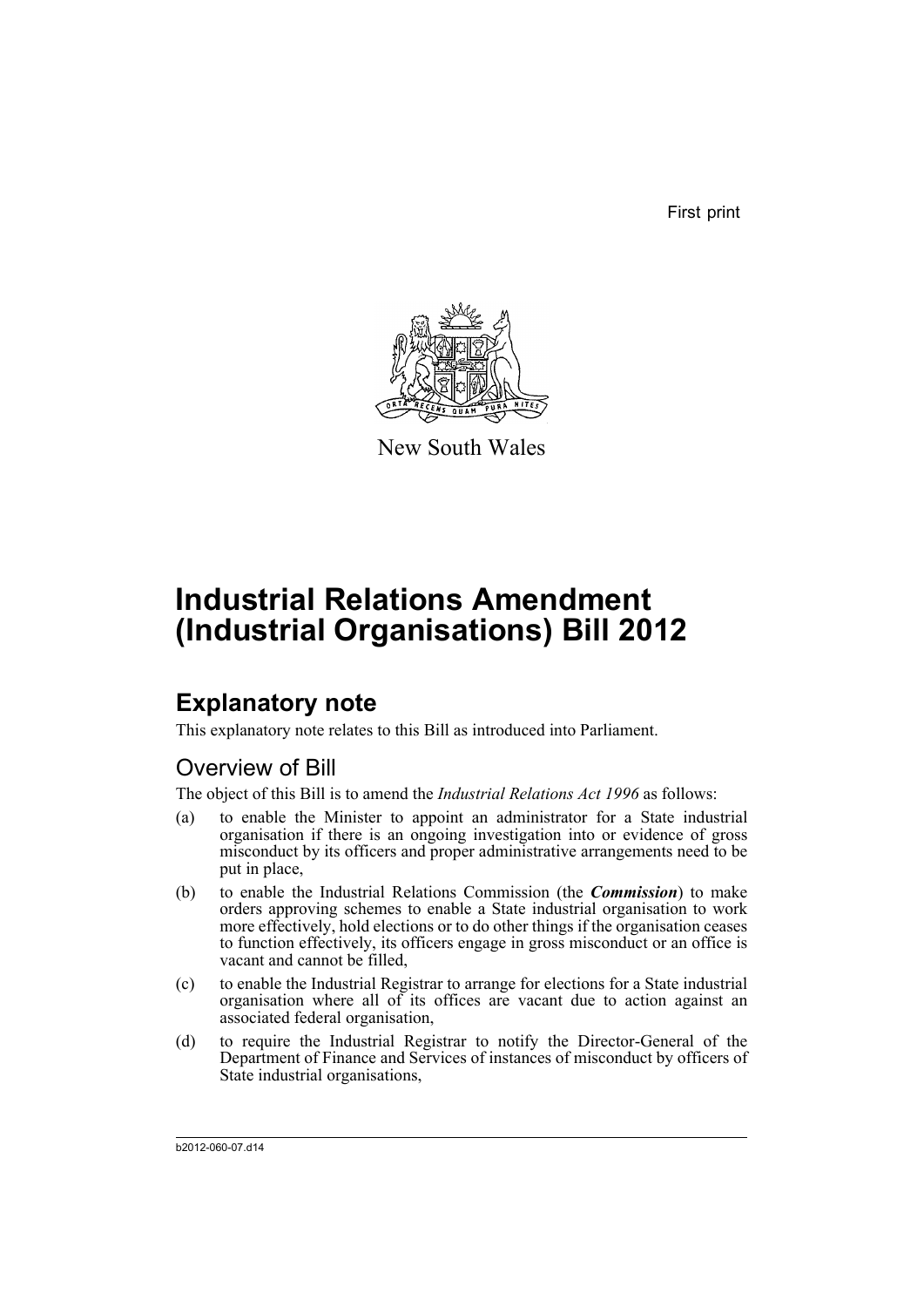Explanatory note

- (e) to confer on inspectors powers to investigate misconduct offences by officers of State industrial organisations,
- (f) to extend to 5 years the limitation period for prosecutions for misconduct offences by officers of State industrial organisations,
- (g) to enact other provisions of a consequential or savings or transitional nature.

## Outline of provisions

**Clause 1** sets out the name (also called the short title) of the proposed Act. **Clause 2** provides for the commencement of the proposed Act on the date of assent to the proposed Act.

### **Schedule 1 Amendment of Industrial Relations Act 1996 No 17**

### **Actions in cases of dysfunction, misconduct or vacancy in offices**

**Schedule 1 [3]** inserts proposed Division 11 of Part 4 of Chapter 5.

Proposed section 290B enables the Minister, by order, to appoint an administrator for a State industrial organisation if the Minister has reason to believe that there is an ongoing investigation into alleged gross misconduct by officers of the organisation, or an investigation has found evidence of such gross misconduct, and that the appointment will enable proper administrative arrangements to be put in place. The administrator will have (subject to the order of appointment) the function of the conduct and management of the affairs of the organisation for a period of up to 6 months. Proposed section 290C confers jurisdiction on the Supreme Court to review an order made by the Minister appointing an administrator.

Proposed section 290D enables the Commission, on the application of the Minister, a State industrial organisation or any person having a sufficient interest, to make declarations that an organisation has ceased to exist or function effectively, has officers who are alleged to or have engaged in gross misconduct, or that an office in the organisation is vacant and cannot be effectively filled. On making such a declaration, the Commission may approve a scheme for the organisation (which may include the appointment of an administrator) to enable those matters to be remedied.

Proposed section 290E enables an administrator to require officers or employees, or former officers or employees, of State industrial organisations to provide relevant documents to an administrator and to provide other information or assistance that an administrator reasonably requires. It will be an offence to fail, without reasonable excuse, to comply with such a requirement.

Proposed section 290F excludes an administrator, the State and the Minister from liability for acts or omissions of an administrator appointed for a State industrial organisation.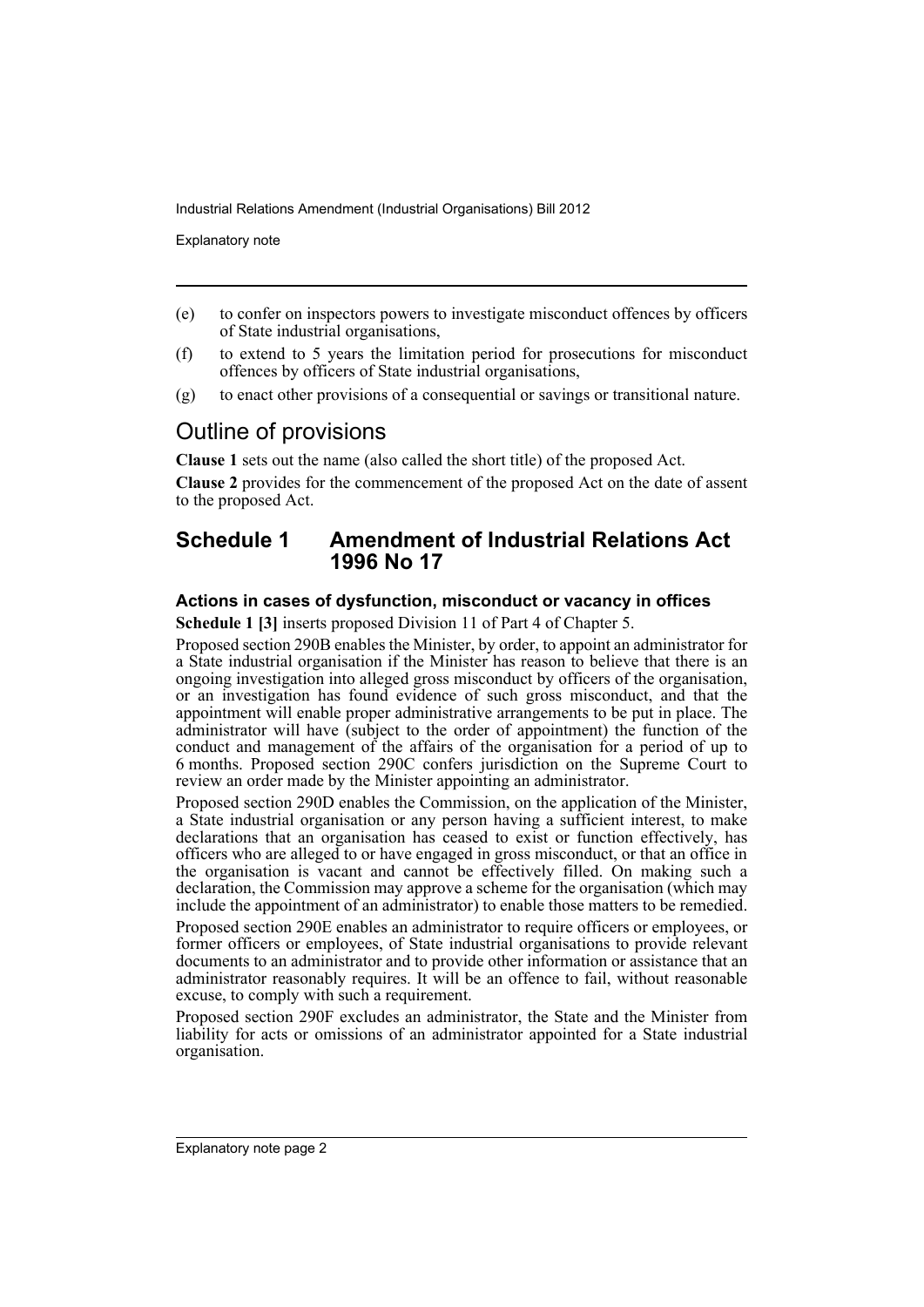Explanatory note

Proposed section 290G confers power on the Industrial Registrar, on application by the Minister or a person having a sufficient interest, to make arrangements for the election of officers of a State industrial organisation where the officers held office by virtue of appointment as officers of an affiliated federal industrial organisation and those officers' positions are vacant and the State industrial organisation's rules do not provide an effective means to fill them.

Proposed section 290H makes it clear that the provisions of the proposed Division will apply to certain State industrial organisations with federal links. It also makes it clear that an administrator appointed under the proposed Division may be an administrator appointed to an associated organisation under Commonwealth legislation.

Proposed section 290I validates elections of officers held under the proposed Division that may contravene the rules of the State industrial organisation concerned. **Schedule 1 [1]** makes an amendment consequential on the insertion of proposed sections 290B, 290D and 290G.

**Schedule 1 [2]** imposes a duty on the Industrial Registrar to notify the Director-General of the Department of Finance and Services of any matter that the Industrial Registrar reasonably suspects concerns conduct that constitutes or may constitute a misconduct offence by an officer of a State industrial organisation.

### **Investigation and prosecution of offences**

**Schedule 1 [4]** enables an inspector who enters premises to investigate possible contraventions of the industrial relations legislation or an industrial instrument by an employer to seize anything that the inspector reasonably considers to be evidence of a contravention.

**Schedule 1 [5]** confers powers on inspectors to enter and inspect premises of State industrial organisations, to require records to be produced and information to be provided and to question officers or employees or former officers or employees of industrial organisations in relation to contraventions of the provisions relating to misconduct by officers of such organisations. Inspectors may also seize anything that is reasonably considered to be evidence of a contravention.

**Schedule 1 [6]** enables an inspector who enters premises under a search warrant to seize anything that the inspector reasonably considers to be evidence of a contravention of the industrial relations legislation or an industrial instrument.

**Schedule 1 [8]** extends the limitation period for prosecution of misconduct offences by officers of State industrial organisations to 5 years. **Schedule 1 [7]** makes a consequential amendment.

### **Savings and transitional provisions**

**Schedule 1 [9]** enables regulations containing savings and transitional provisions to be made consequent on the enactment of the proposed Act.

**Schedule 1 [10]** inserts provisions enabling actions to be taken under provisions inserted by the proposed Act in relation to matters that occurred before its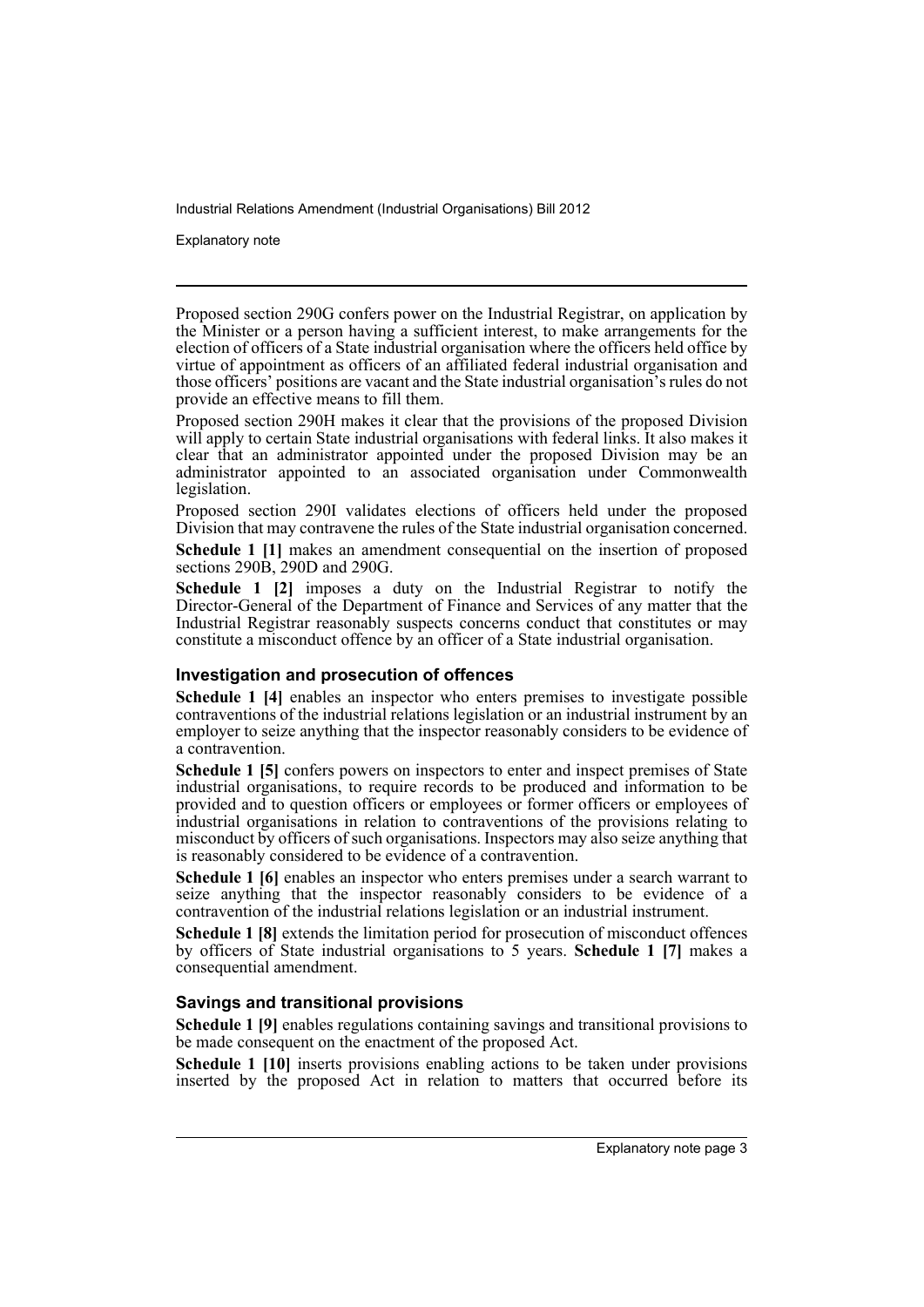Explanatory note

commencement and applying the new limitation period for offences, and the additional investigation powers of inspectors, to offences committed before the commencement of the proposed Act.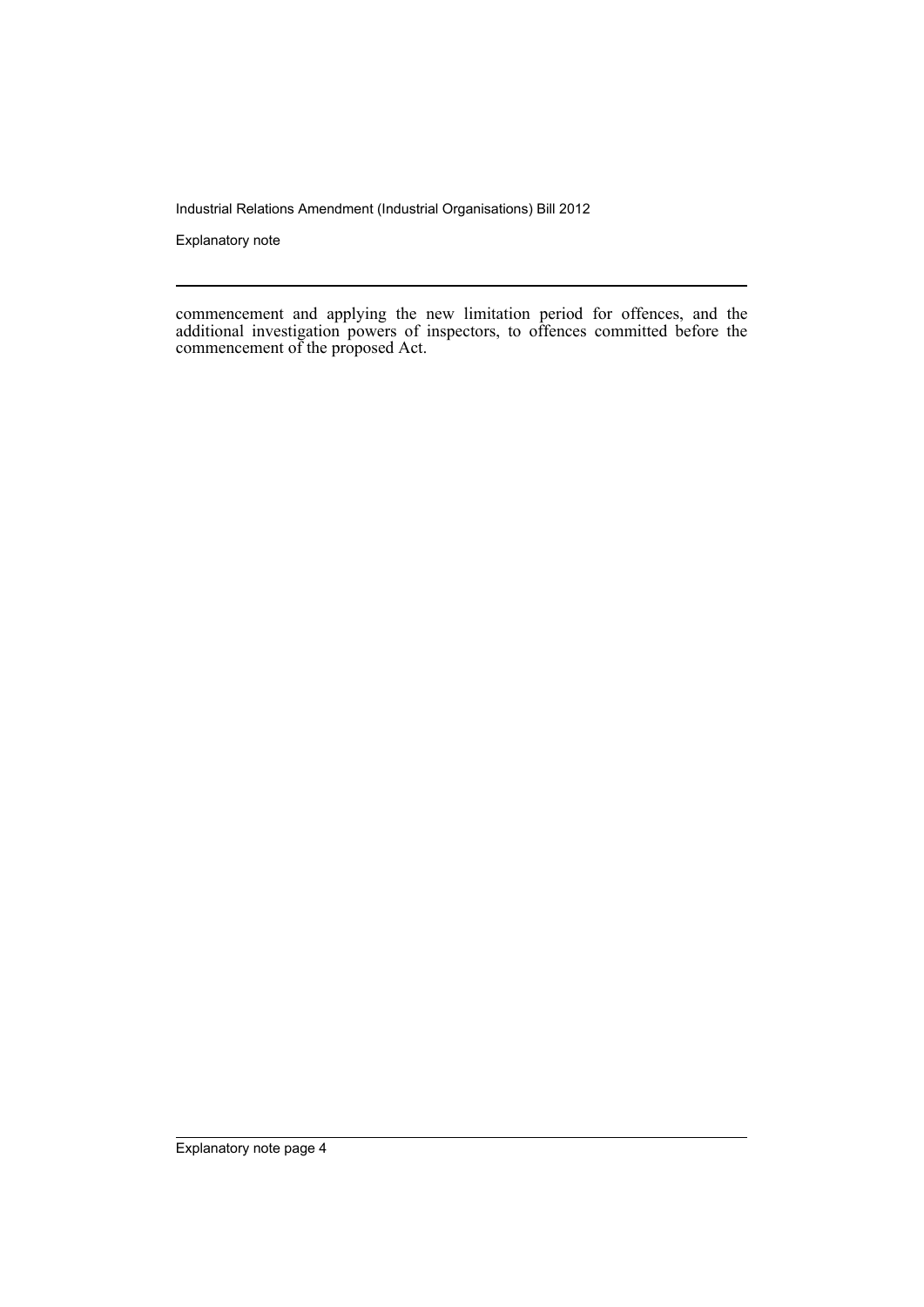First print



New South Wales

# **Industrial Relations Amendment (Industrial Organisations) Bill 2012**

## **Contents**

|            |                                                  | Page |
|------------|--------------------------------------------------|------|
|            | Name of Act                                      |      |
|            | 2 Commencement                                   |      |
| Schedule 1 | Amendment of Industrial Relations Act 1996 No 17 | 3.   |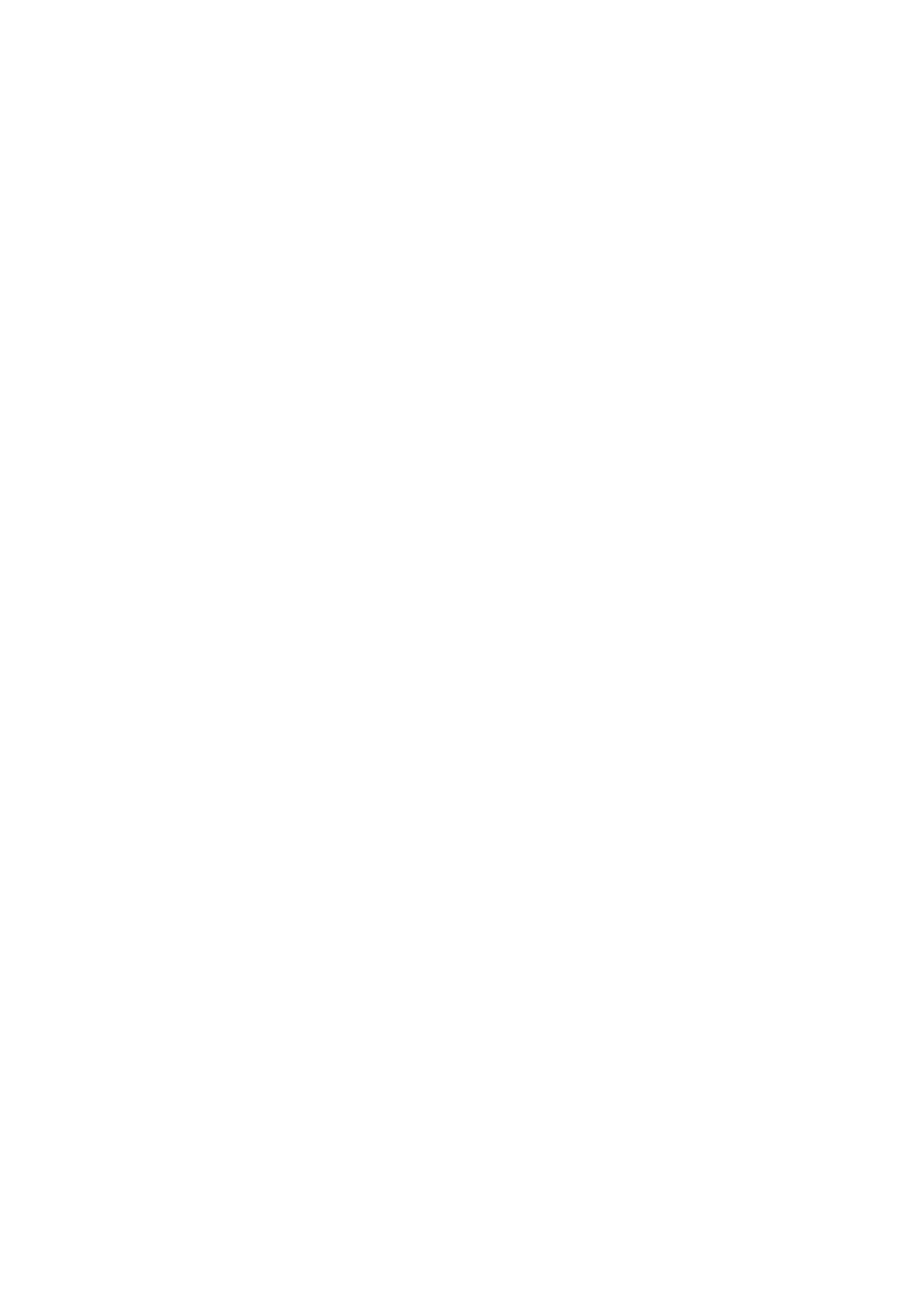

New South Wales

## **Industrial Relations Amendment (Industrial Organisations) Bill 2012**

No , 2012

### **A Bill for**

An Act to amend the *Industrial Relations Act 1996* with respect to the appointment of administrators of State industrial organisations and the investigation and prosecution of misconduct offences by officers of those organisations; and for other purposes.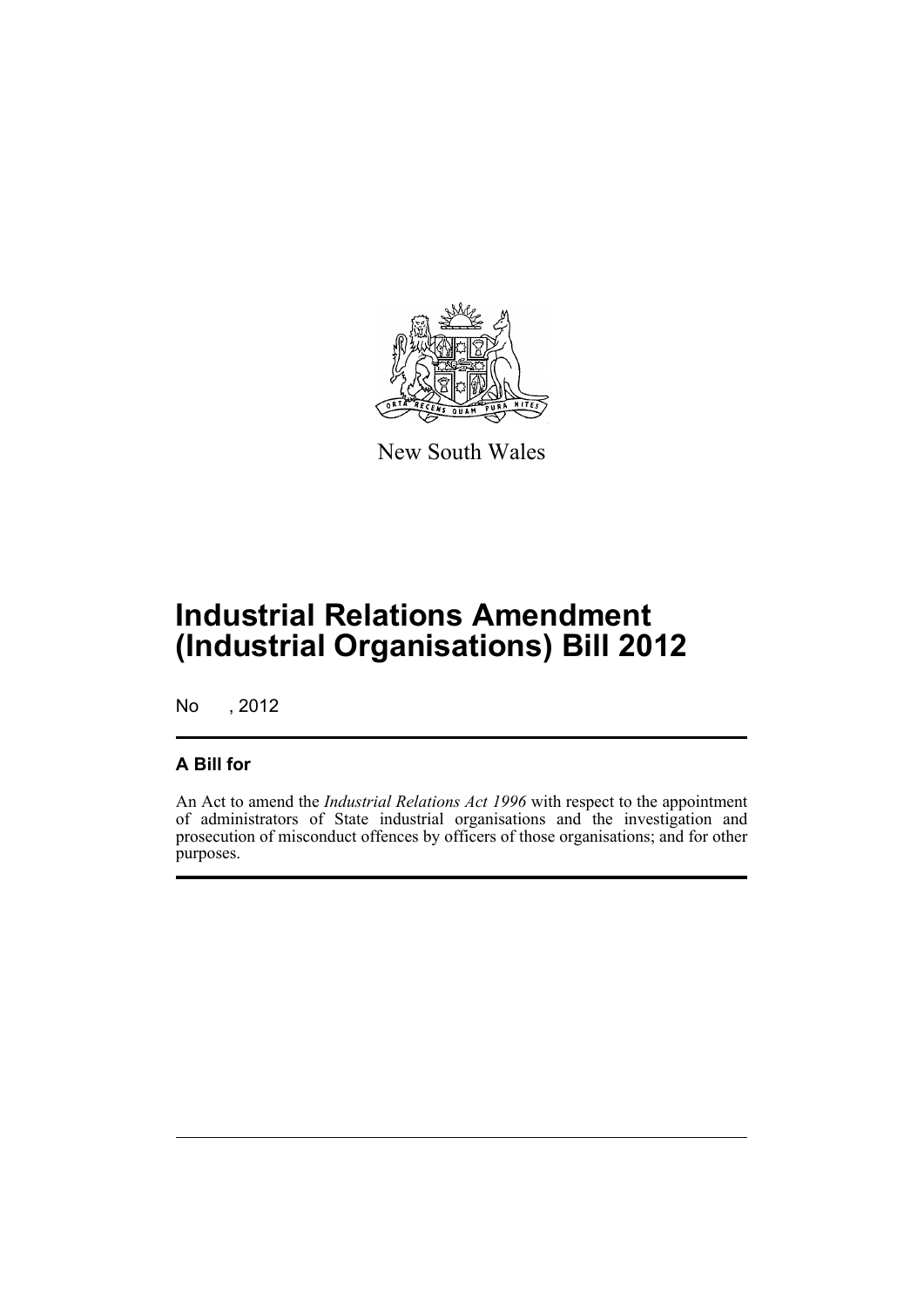<span id="page-7-1"></span><span id="page-7-0"></span>

| The Legislature of New South Wales enacts:                                                    |               |  |  |  |
|-----------------------------------------------------------------------------------------------|---------------|--|--|--|
| Name of Act                                                                                   | $\mathcal{P}$ |  |  |  |
| This Act is the <i>Industrial Relations Amendment (Industrial</i><br>Organisations) Act 2012. | 3<br>4        |  |  |  |
| Commencement                                                                                  | 5             |  |  |  |
| This Act commences on the date of assent to this Act.                                         |               |  |  |  |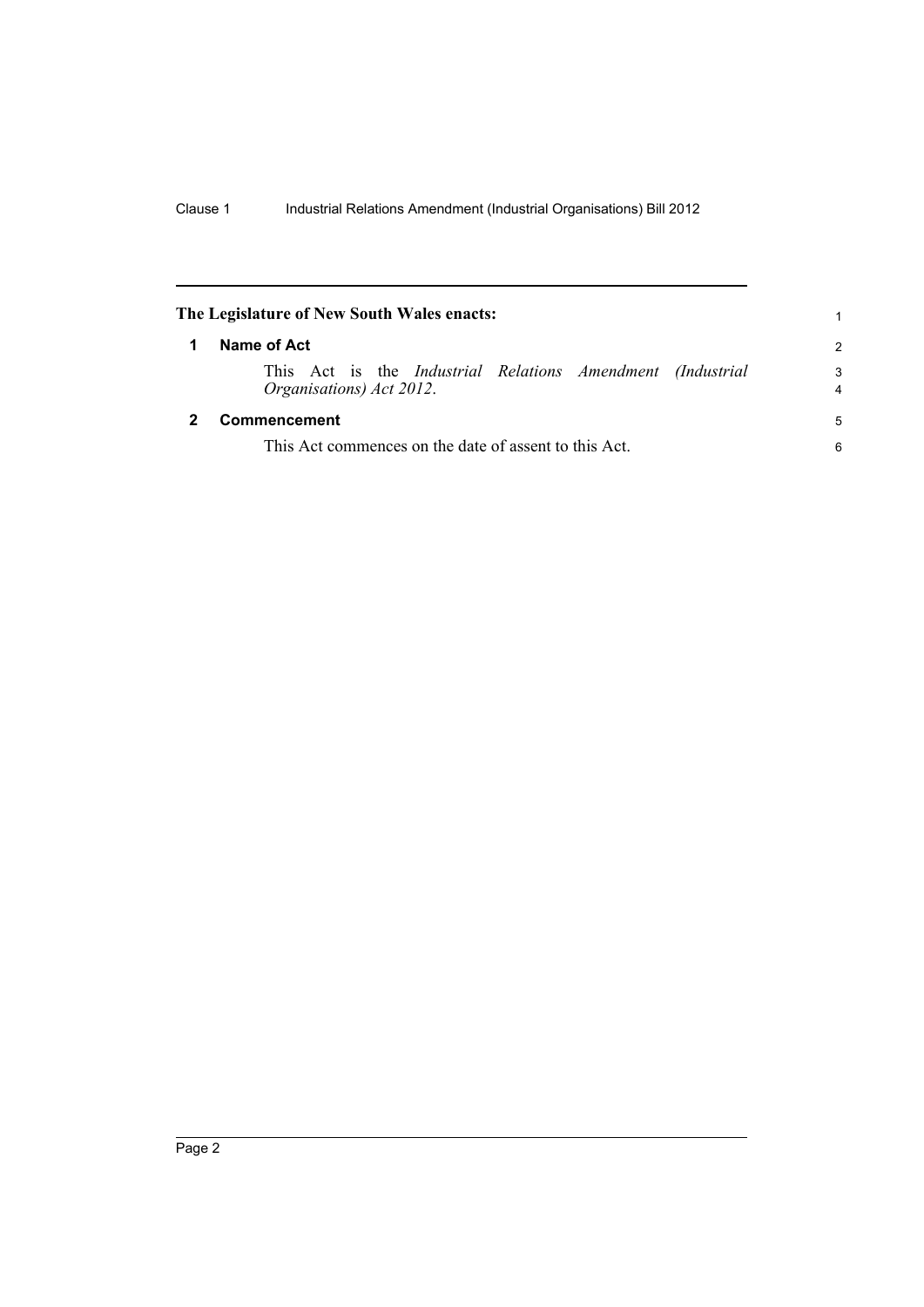Amendment of Industrial Relations Act 1996 No 17 Schedule 1

<span id="page-8-0"></span>

| <b>Schedule 1</b> |                     | <b>Amendment of Industrial Relations Act</b><br>1996 No 17                                                                                                                                                                                                                                   | 1<br>$\overline{2}$            |
|-------------------|---------------------|----------------------------------------------------------------------------------------------------------------------------------------------------------------------------------------------------------------------------------------------------------------------------------------------|--------------------------------|
| [1]               |                     | Section 257 Functions and powers of Commission at inquiry                                                                                                                                                                                                                                    | 3                              |
|                   |                     | Insert at the end of the section:                                                                                                                                                                                                                                                            | 4                              |
|                   |                     | Note. A new election may also be arranged by the Industrial Registrar in<br>the circumstances specified in section 290G or may occur under<br>arrangements made under section 290B or 290D.                                                                                                  | 5<br>$\,6\,$<br>$\overline{7}$ |
| [2]               | <b>Section 270A</b> |                                                                                                                                                                                                                                                                                              | 8                              |
|                   |                     | Insert after section 270:                                                                                                                                                                                                                                                                    | 9                              |
| 270A              |                     | Notification of allegations of misconduct                                                                                                                                                                                                                                                    | 10                             |
|                   |                     | The Industrial Registrar is under a duty to notify the<br>Director-General of the Department of Finance and Services of<br>any matter that the Industrial Registrar suspects on reasonable<br>grounds concerns conduct that constitutes or may constitute an<br>offence under this Division. | 11<br>12<br>13<br>14<br>15     |
| $[3]$             |                     | Chapter 5, Part 4, Division 11                                                                                                                                                                                                                                                               | 16                             |
|                   |                     | Insert after Division 10 of Part 4 of Chapter 5:                                                                                                                                                                                                                                             | 17                             |
|                   | <b>Division 11</b>  | Powers relating to cases of dysfunction,<br>misconduct or vacancy in offices in State<br>organisations                                                                                                                                                                                       | 18<br>19<br>20                 |
| 290B              |                     | Appointment of administrator by Minister in cases of gross<br>misconduct                                                                                                                                                                                                                     | 21<br>22                       |
|                   | (1)                 | <b>Appointment of administrator</b>                                                                                                                                                                                                                                                          | 23                             |
|                   |                     | The Minister may, by order published in the Gazette, appoint an<br>administrator to conduct the affairs of a State organisation if the                                                                                                                                                       | 24<br>25                       |
|                   |                     | Minister has reason to believe that:                                                                                                                                                                                                                                                         | 26                             |
|                   |                     | there is an ongoing investigation into alleged gross<br>(a)<br>misconduct by a collective body of the organisation or one<br>or more officers of the organisation or that an investigation<br>has found that there is evidence of such alleged gross<br>misconduct, and                      | 27<br>28<br>29<br>30<br>31     |
|                   |                     | (b)<br>the appointment of the administrator will enable proper<br>administrative arrangements to be put in place.                                                                                                                                                                            | 32<br>33                       |

Page 3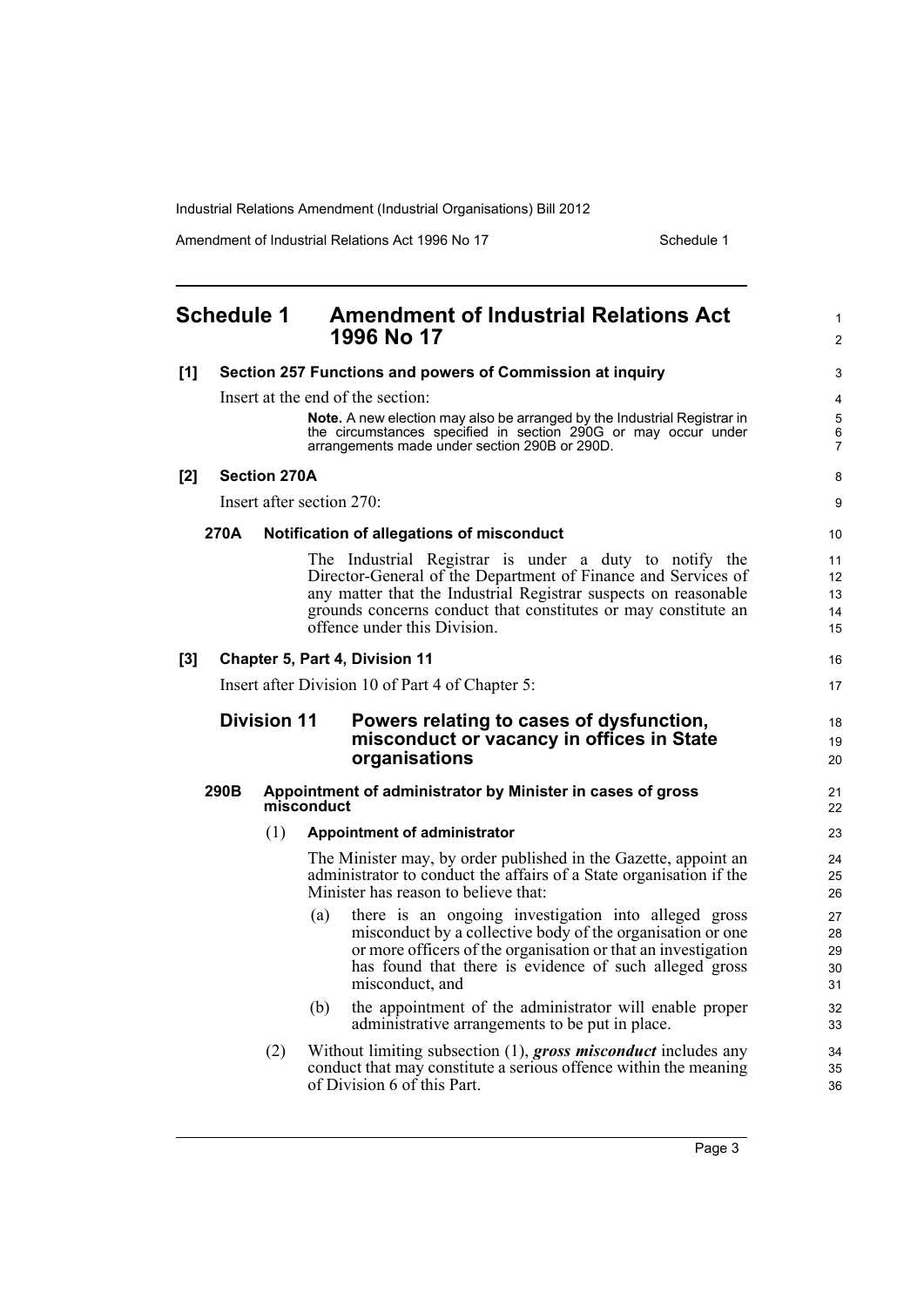Schedule 1 Amendment of Industrial Relations Act 1996 No 17

| (3) | An administrator for an organisation has, during the term of<br>office of the administrator and to the exclusion of any other<br>person, the function of the conduct and management of the affairs<br>of the organisation or such of those functions as may be specified<br>in the order. |                                                                                                                                                                                                                                                                                                                         |                            |  |  |
|-----|-------------------------------------------------------------------------------------------------------------------------------------------------------------------------------------------------------------------------------------------------------------------------------------------|-------------------------------------------------------------------------------------------------------------------------------------------------------------------------------------------------------------------------------------------------------------------------------------------------------------------------|----------------------------|--|--|
| (4) |                                                                                                                                                                                                                                                                                           | An order appointing an administrator must specify the following:                                                                                                                                                                                                                                                        | 6                          |  |  |
|     | (a)                                                                                                                                                                                                                                                                                       | the name of the administrator,                                                                                                                                                                                                                                                                                          | 7                          |  |  |
|     | (b)                                                                                                                                                                                                                                                                                       | any limitations on the person's functions as administrator,                                                                                                                                                                                                                                                             | 8                          |  |  |
|     | (c)                                                                                                                                                                                                                                                                                       | the date on which the appointment takes effect,                                                                                                                                                                                                                                                                         | 9                          |  |  |
|     | (d)                                                                                                                                                                                                                                                                                       | the term of the appointment (being for a period of up to<br>6 months),                                                                                                                                                                                                                                                  | 10<br>11                   |  |  |
|     | (e)                                                                                                                                                                                                                                                                                       | any other conditions of the appointment,                                                                                                                                                                                                                                                                                | 12                         |  |  |
|     | (f)                                                                                                                                                                                                                                                                                       | any ancillary or other matter the Minister thinks<br>appropriate.                                                                                                                                                                                                                                                       | 13<br>14                   |  |  |
| (5) |                                                                                                                                                                                                                                                                                           | An administrator ceases to hold office:                                                                                                                                                                                                                                                                                 | 15                         |  |  |
|     | (a)                                                                                                                                                                                                                                                                                       | on the expiry of the term for which the administrator is<br>appointed, or                                                                                                                                                                                                                                               | 16<br>17                   |  |  |
|     | (b)                                                                                                                                                                                                                                                                                       | on termination of the administrator's appointment by order<br>of the Minister published in the Gazette,                                                                                                                                                                                                                 | 18<br>19                   |  |  |
|     |                                                                                                                                                                                                                                                                                           | whichever occurs first.                                                                                                                                                                                                                                                                                                 | 20                         |  |  |
| (6) |                                                                                                                                                                                                                                                                                           | Office holders cease to hold office                                                                                                                                                                                                                                                                                     | 21                         |  |  |
|     | effect.                                                                                                                                                                                                                                                                                   | If an administrator is appointed for an organisation, any officers<br>of the organisation cease to hold office on the appointment taking                                                                                                                                                                                | 22<br>23<br>24             |  |  |
| (7) |                                                                                                                                                                                                                                                                                           | An administrator may, subject to the order appointing the<br>administrator, make arrangements for elections for officers of the<br>organisation. The Industrial Registrar may, at the request of the<br>administrator, modify the rules of the organisation to the extent<br>necessary to allow an election to be held. | 25<br>26<br>27<br>28<br>29 |  |  |
| (8) |                                                                                                                                                                                                                                                                                           | <b>Expenses of administration</b>                                                                                                                                                                                                                                                                                       | 30                         |  |  |
|     |                                                                                                                                                                                                                                                                                           | An administrator is entitled to be paid such remuneration as is<br>determined by the Minister from the funds of the organisation.<br>Any other expenses of and incidental to the conduct of the affairs<br>of the organisation by the administrator are payable from the<br>funds of the organisation.                  | 31<br>32<br>33<br>34<br>35 |  |  |
|     |                                                                                                                                                                                                                                                                                           |                                                                                                                                                                                                                                                                                                                         |                            |  |  |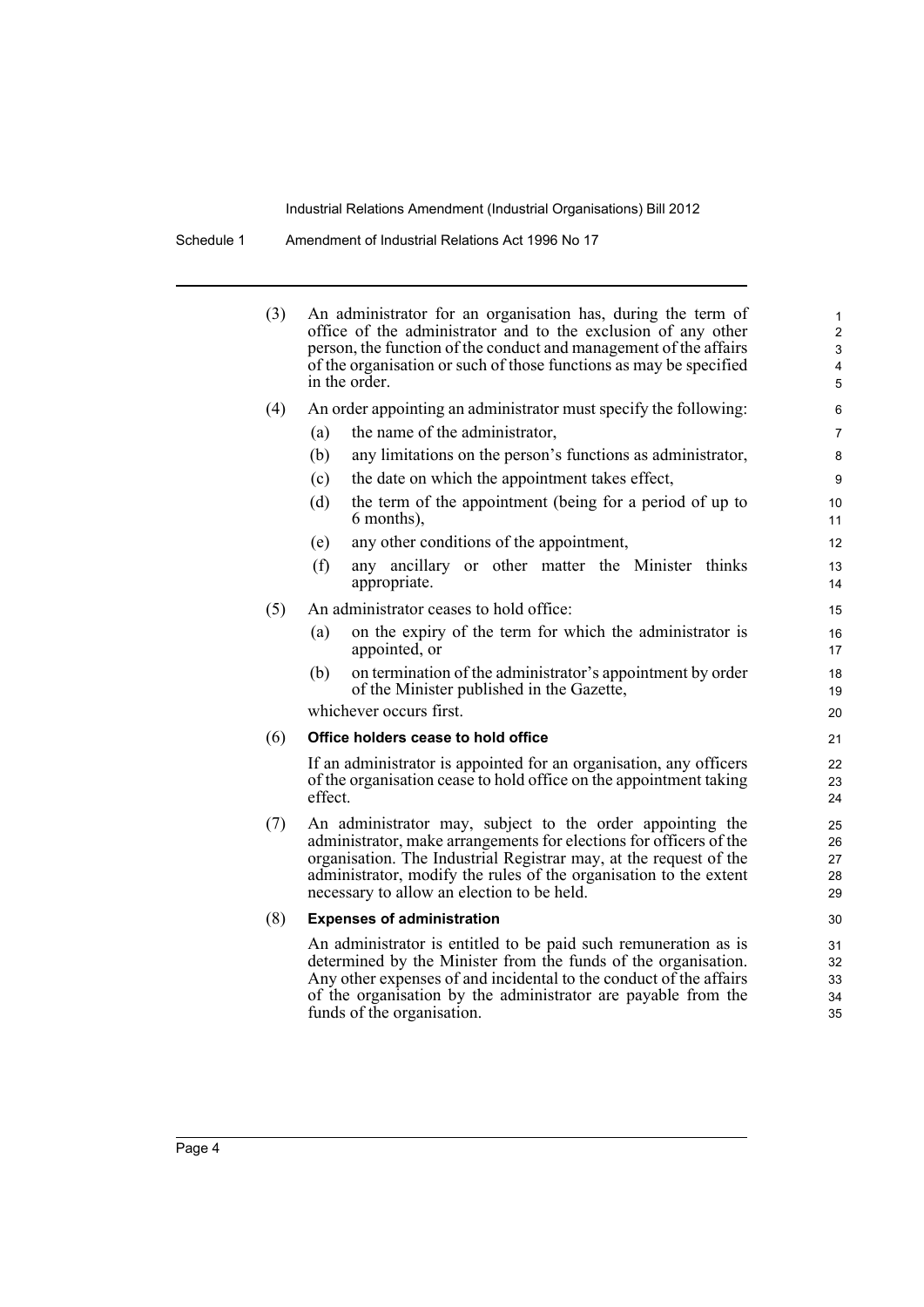Amendment of Industrial Relations Act 1996 No 17 Schedule 1

|      | (9)  | Reports of administration                                                                                                                                                                                                                                       | $\mathbf{1}$             |
|------|------|-----------------------------------------------------------------------------------------------------------------------------------------------------------------------------------------------------------------------------------------------------------------|--------------------------|
|      |      | On receipt of a request by the Minister, an administrator must<br>prepare and give to the Minister a report showing how the<br>administration is being carried out.                                                                                             | $\overline{c}$<br>3<br>4 |
|      | (10) | <b>Extension of administration</b>                                                                                                                                                                                                                              | 5                        |
|      |      | The Minister may, by order published in the Gazette, extend the<br>term of an administrator's appointment if satisfied that the special<br>circumstances of the case require an extended administration<br>period.                                              | 6<br>7<br>8<br>9         |
|      | (11) | Order and administration to have effect despite rules                                                                                                                                                                                                           | 10                       |
|      |      | An order of the Minister under this section, and any action taken<br>by an administrator or other person in accordance with the order,<br>has effect despite anything in the rules of the organisation or a<br>branch of the organisation.                      | 11<br>12<br>13<br>14     |
| 290C |      | <b>Review by Supreme Court</b>                                                                                                                                                                                                                                  | 15                       |
|      | (1)  | A former officer of a State organisation the subject of an order by<br>the Minister under this Division, or any other person having a<br>sufficient interest, may apply to the Supreme Court for a review<br>of the decision by the Minister to make the order. | 16<br>17<br>18<br>19     |
|      | (2)  | The Supreme Court may affirm or set aside the order made by the<br>Minister or may also or instead make any order that the Minister<br>may make under this Division.                                                                                            | 20<br>21<br>22           |
|      | (3)  | An order by the Supreme Court under this section is taken to be<br>an order of the Minister.                                                                                                                                                                    | 23<br>24                 |
| 290D | etc  | Commission may order reconstitution of organisation or branch                                                                                                                                                                                                   | 25<br>26                 |
|      | (1)  | Declaration by Commission of dysfunction, misconduct or<br>vacancy in offices                                                                                                                                                                                   | 27<br>28                 |
|      |      | The Minister, a State organisation or any other person having a<br>sufficient interest in relation to an organisation may apply to the<br>Commission for any of the following declarations:                                                                     | 29<br>30<br>31           |
|      |      | (a)<br>a declaration that the organisation or a part of the<br>organisation, including:                                                                                                                                                                         | 32<br>33                 |
|      |      | a branch or part of a branch of the organisation, or<br>(i)<br>a collective body of the organisation or a branch of<br>(ii)<br>the organisation,                                                                                                                | 34<br>35<br>36           |
|      |      | has ceased to exist or function effectively and there are no<br>effective means under the rules of the organisation or                                                                                                                                          | 37<br>38                 |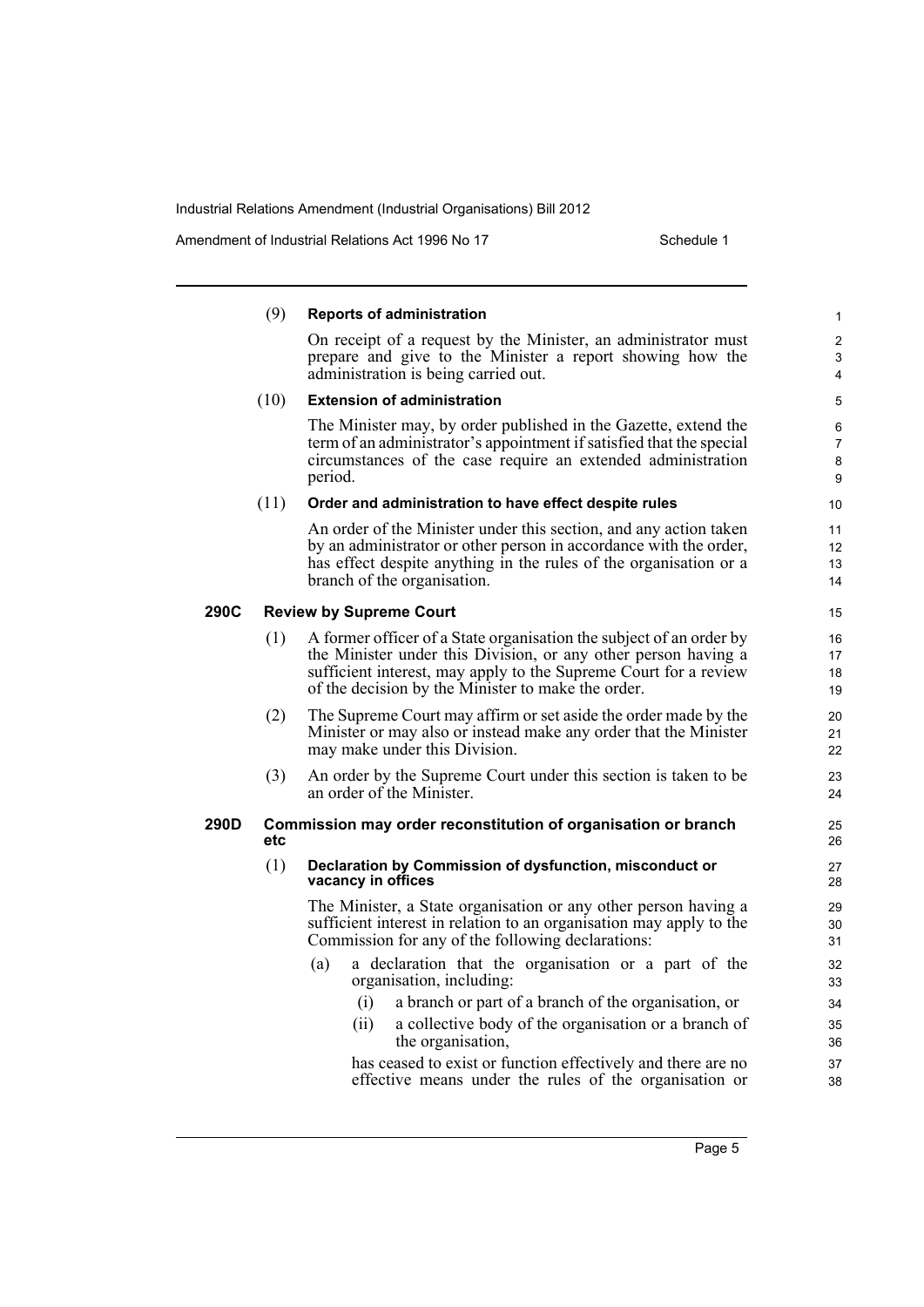branch by which it can be reconstituted or enabled to function effectively,

- (b) a declaration that a collective body of the organisation or one or more officers of the organisation are alleged to have engaged, or have engaged, in gross misconduct in relation to the carrying out of their functions or in relation to the organisation,
- (c) a declaration that an office or position in the organisation or a branch of the organisation is vacant and there is no effective means under the rules of the organisation or branch to fill the office or position.
- (2) Without limiting subsection (1), *gross misconduct* includes any conduct that may constitute a serious offence within the meaning of Division 6 of this Part.

#### (3) **Order for scheme and administrator by Commission**

If the Commission makes a declaration under this section, the Commission may, by order, approve a scheme for the taking of action by the organisation, a collective body of the organisation or a branch of the organisation, or by an officer or officers of the organisation or a branch of the organisation:

- (a) for the reconstitution of the branch, the part of the branch or the collective body, or
- (b) to enable the organisation, branch, the part of the branch or the collective body to function effectively, or
- (c) for the filling of the office or position.

A scheme may include the appointment of an administrator for the organisation.

(4) If an order is made under this section, the Commission may give any ancillary or consequential directions it considers appropriate.

#### (5) **Limits on order-making power**

The Commission must not make an order under this section unless the Commission is satisfied that the order would not do substantial injustice to the organisation or any member of the organisation.

(6) The Commission must not approve a scheme involving provision for an election for an office unless the scheme provides for the election to be held by a direct voting system or a collegiate electoral system.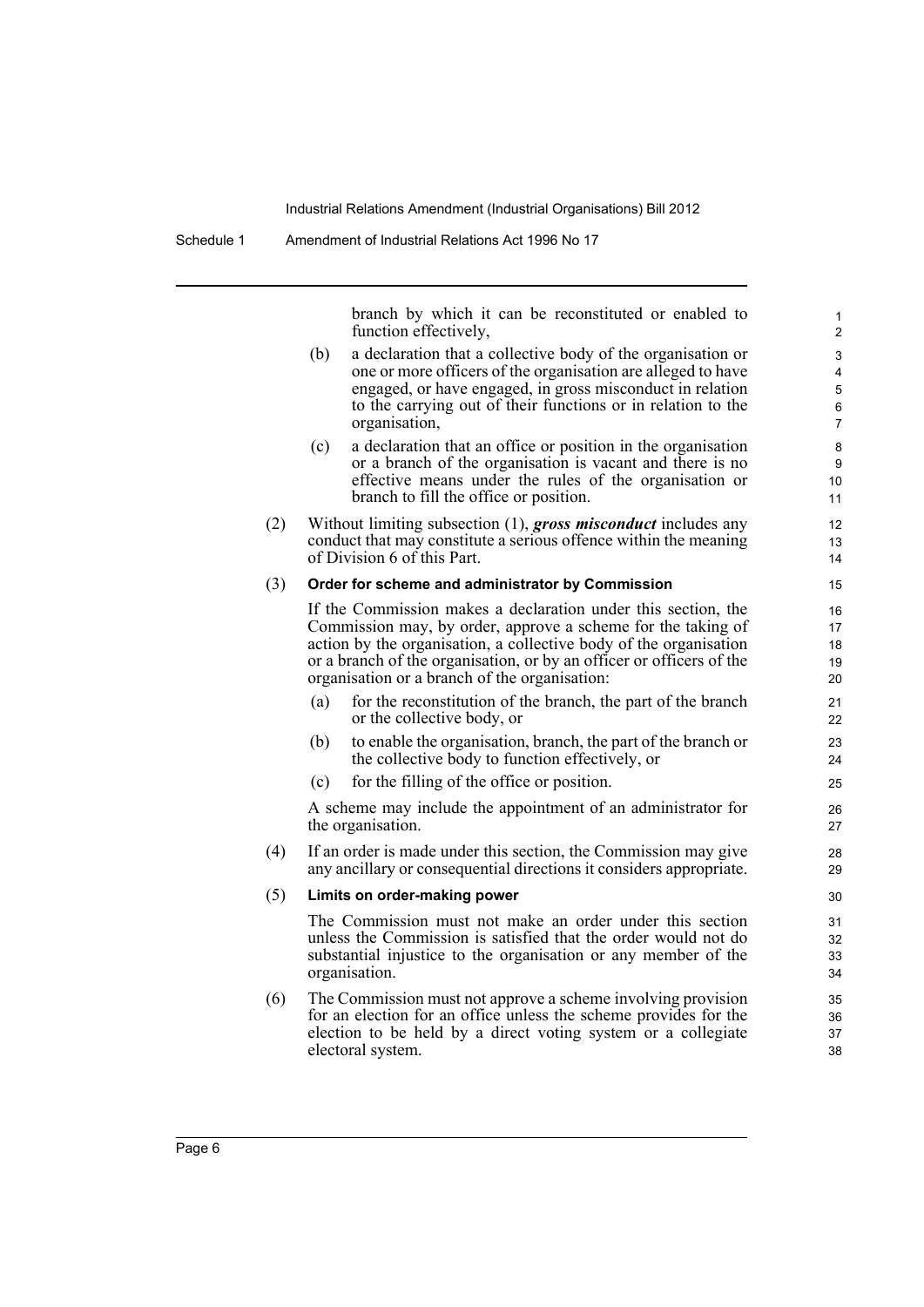Amendment of Industrial Relations Act 1996 No 17 Schedule 1

|      | (7) | Notice of applications or orders                                                                                                                                                                                                                                          | 1                         |
|------|-----|---------------------------------------------------------------------------------------------------------------------------------------------------------------------------------------------------------------------------------------------------------------------------|---------------------------|
|      |     | The Commission may determine:                                                                                                                                                                                                                                             | $\overline{c}$            |
|      |     | what notice is to be given to other persons of the intention<br>(a)<br>to make an application or an order under this section, and                                                                                                                                         | 3<br>4                    |
|      |     | whether and how the notice should be given or served and<br>(b)<br>whether it should be advertised in any newspaper.                                                                                                                                                      | 5<br>6                    |
|      | (8) | Orders and directions to have effect despite rules of<br>organisation                                                                                                                                                                                                     | 7<br>8                    |
|      |     | An order or direction of the Commission under this section, and<br>any action taken by an administrator or other person in<br>accordance with the order or direction, has effect despite<br>anything in the rules of the organisation or a branch of the<br>organisation. | 9<br>10<br>11<br>12<br>13 |
|      | (9) | No proceedings or order if Ministerial administration order<br>made                                                                                                                                                                                                       | 14<br>15                  |
|      |     | If an order appointing an administrator is made under<br>section 290B:                                                                                                                                                                                                    | 16<br>17                  |
|      |     | any proceedings for a declaration and order may no longer<br>(a)<br>be continued, and                                                                                                                                                                                     | 18<br>19                  |
|      |     | no order may be made under this section while the<br>(b)<br>administration has effect.                                                                                                                                                                                    | 20<br>21                  |
| 290E |     | Provision of assistance to administrator                                                                                                                                                                                                                                  | 22                        |
|      | (1) | An administrator appointed under this Division may, for the<br>purpose of exercising the administrator's functions, by notice in<br>writing to an officer or employee or former officer or employee<br>of an organisation, require that person to do the following.       | 23<br>24<br>25<br>26      |
|      |     | produce to the administrator documents in the person's<br>(a)<br>possession that the administrator reasonably requires to<br>exercise those functions,                                                                                                                    | 27<br>28<br>29            |
|      |     | provide such other information or assistance as the<br>(b)<br>administrator reasonably requires for the purposes of the<br>exercise of those functions.                                                                                                                   | 30<br>31<br>32            |
|      | (2) | An officer or employee or former officer or employee of an<br>organisation must not, without reasonable excuse, fail to comply<br>with a requirement made by an administrator under this section.                                                                         | 33<br>34<br>35            |
|      |     | Maximum penalty: 100 penalty units.                                                                                                                                                                                                                                       | 36                        |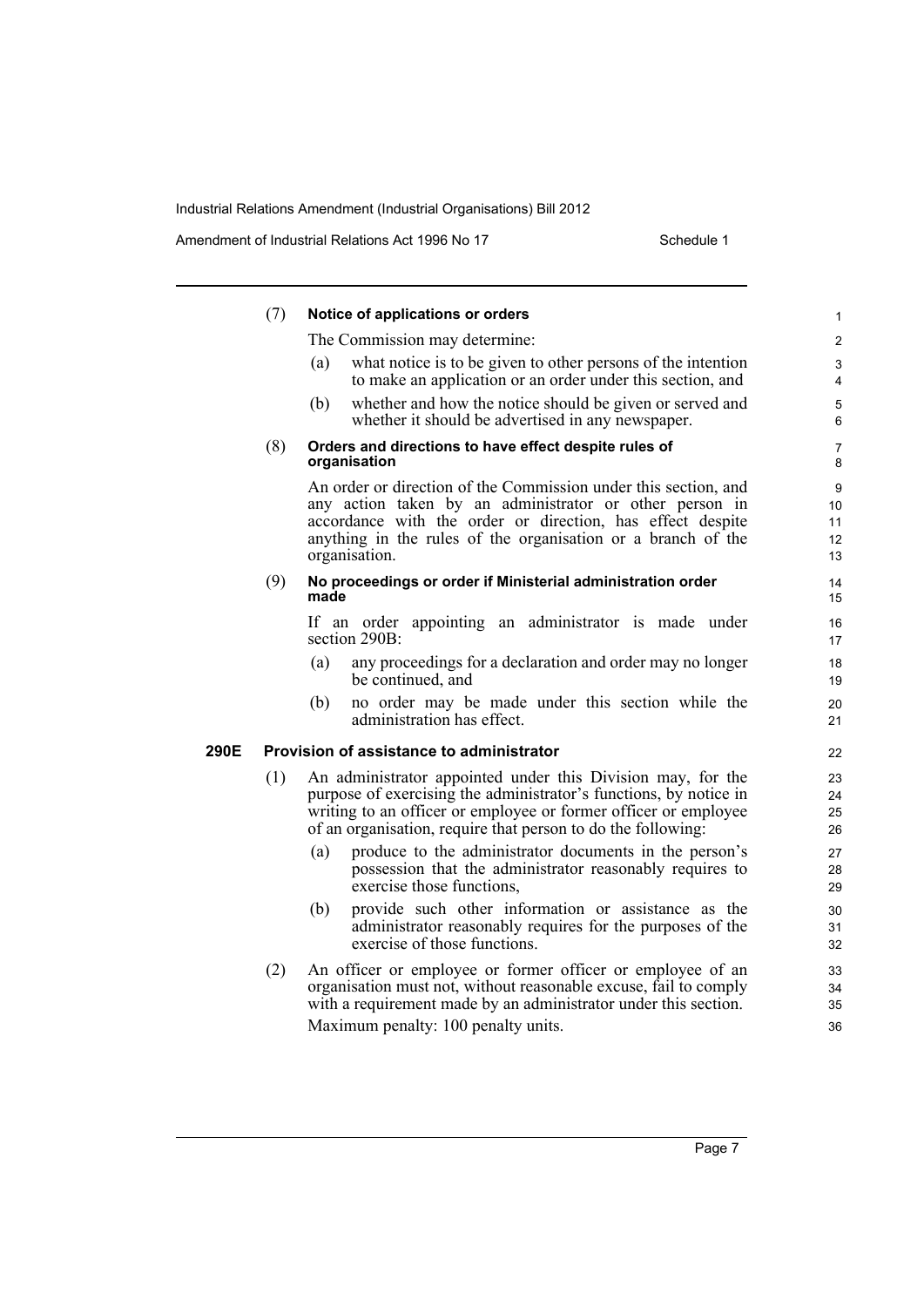Schedule 1 Amendment of Industrial Relations Act 1996 No 17

#### **290F Liability relating to administration**

- (1) Any matter or thing done or omitted to be done by an administrator appointed under this Division for a State organisation, or a person acting under the direction of the administrator, does not, if the matter or thing was done or omitted in good faith for the purpose of executing this or any other Act, subject the administrator or person so acting personally to any action, liability, claim or demand.
- (2) Neither the State nor the Minister is liable for anything done or omitted to be done by or on behalf of an administrator appointed for a State organisation under this Division, whether or not the administrator is so liable.

### **290G Power of Industrial Registrar to initiate elections**

- (1) The Industrial Registrar may, on application by the Minister or a person having a sufficient interest in relation to a State organisation, make arrangements for an election to be held for the election of officers of a State organisation if the Industrial Registrar is satisfied that:
	- (a) the rules of the State organisation with respect to the election of officers provide for the officers elected to offices in the State branch of a Federal organisation to be taken to be validly elected to the corresponding offices in the State organisation, and
	- (b) those offices are vacant and there are no effective means under the rules of the organisation to fill the offices.
- (2) The Industrial Registrar may, for the purposes of this section, make an order modifying the operation of the rules of the State organisation to the extent necessary to enable an election to be held.
- (3) If an order appointing an administrator is made under section 290B:
	- (a) any application under this section is terminated on the order being made, and
	- (b) no arrangements may be made under this section while the administration has effect.

### **290H Application to organisations with federal links**

(1) To avoid doubt, action may be taken under section 290B or 290D in relation to persons who are taken to be elected to corresponding offices in a State organisation under section 239 or in the event of a vacancy in any such office.

## 13

40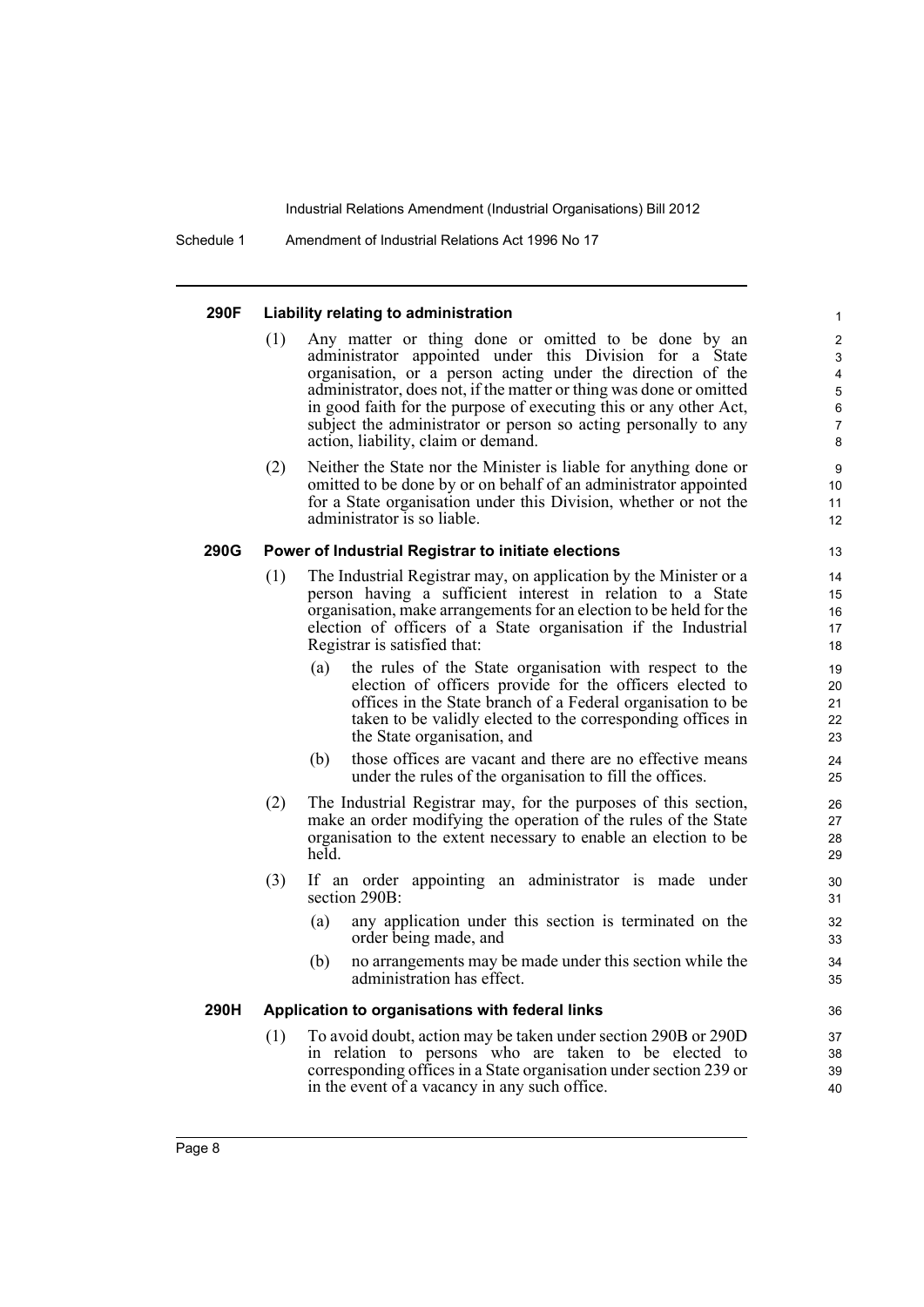Amendment of Industrial Relations Act 1996 No 17 Schedule 1

|     |                                 | (2) |     | To avoid doubt, action taken under this Division:                                                                                                                                                                                                                                                                                                                                                                  | 1                                      |  |
|-----|---------------------------------|-----|-----|--------------------------------------------------------------------------------------------------------------------------------------------------------------------------------------------------------------------------------------------------------------------------------------------------------------------------------------------------------------------------------------------------------------------|----------------------------------------|--|
|     |                                 |     | (a) | may relate to a State organisation associated with an<br>organisation that is the subject of an application, or a<br>under section 323 of the Fair Work<br>declaration,<br>2009<br>of<br><i>(Registered)</i><br><i>Organisations</i> )<br>Act<br>the<br>Commonwealth, and                                                                                                                                          | $\overline{2}$<br>3<br>4<br>5<br>6     |  |
|     |                                 |     | (b) | may provide for the appointment as an administrator of a<br>person appointed as an administrator under any such<br>declaration.                                                                                                                                                                                                                                                                                    | $\overline{7}$<br>8<br>9               |  |
|     | <b>2901</b>                     |     |     | <b>Validation of elections</b>                                                                                                                                                                                                                                                                                                                                                                                     | 10                                     |  |
|     |                                 |     |     | If an election is held under section 290B, 290D or 290G, the<br>election is not invalid merely because of a departure from the<br>rules of the State organisation that was required to give effect to<br>this Division.                                                                                                                                                                                            | 11<br>12<br>13<br>14                   |  |
| [4] |                                 |     |     | Section 385 Inspectors' powers-employer breaches                                                                                                                                                                                                                                                                                                                                                                   | 15                                     |  |
|     | Insert after section $385(3)$ : |     |     |                                                                                                                                                                                                                                                                                                                                                                                                                    |                                        |  |
|     |                                 | (4) |     | An inspector who enters premises under this section may seize<br>anything that the inspector reasonably considers to be evidence of<br>a contravention of the industrial relations legislation or an<br>industrial instrument.                                                                                                                                                                                     | 17<br>18<br>19<br>20                   |  |
| [5] |                                 |     |     | Sections 385A and 385B                                                                                                                                                                                                                                                                                                                                                                                             | 21                                     |  |
|     | Insert after section 385:       |     |     |                                                                                                                                                                                                                                                                                                                                                                                                                    |                                        |  |
|     | 385A                            |     |     | Inspectors' powers-misconduct offences                                                                                                                                                                                                                                                                                                                                                                             | 23                                     |  |
|     |                                 | (1) |     | An inspector may exercise powers under this section only for the<br>purpose of investigating possible contraventions of Division 5 of<br>Part 4 of Chapter 5.                                                                                                                                                                                                                                                      | 24<br>25<br>26                         |  |
|     |                                 | (2) |     | An inspector may, at any reasonable time:                                                                                                                                                                                                                                                                                                                                                                          | 27                                     |  |
|     |                                 |     | (a) | inspect any premises that the inspector has reasonable<br>grounds to suspect are the premises of an organisation to<br>which Part 4 of Chapter 5 applies, and                                                                                                                                                                                                                                                      | 28<br>29<br>30                         |  |
|     |                                 |     | (b) | require any such organisation to produce for the<br>inspector's examination, at such time and place as the<br>inspector may specify, any specified records required to be<br>kept under the industrial relations legislation or the rules of<br>the organisation or any other records that the inspector<br>suspects may provide evidence of a possible contravention<br>of Division 5 of Part 4 of Chapter 5, and | 31<br>32<br>33<br>34<br>35<br>36<br>37 |  |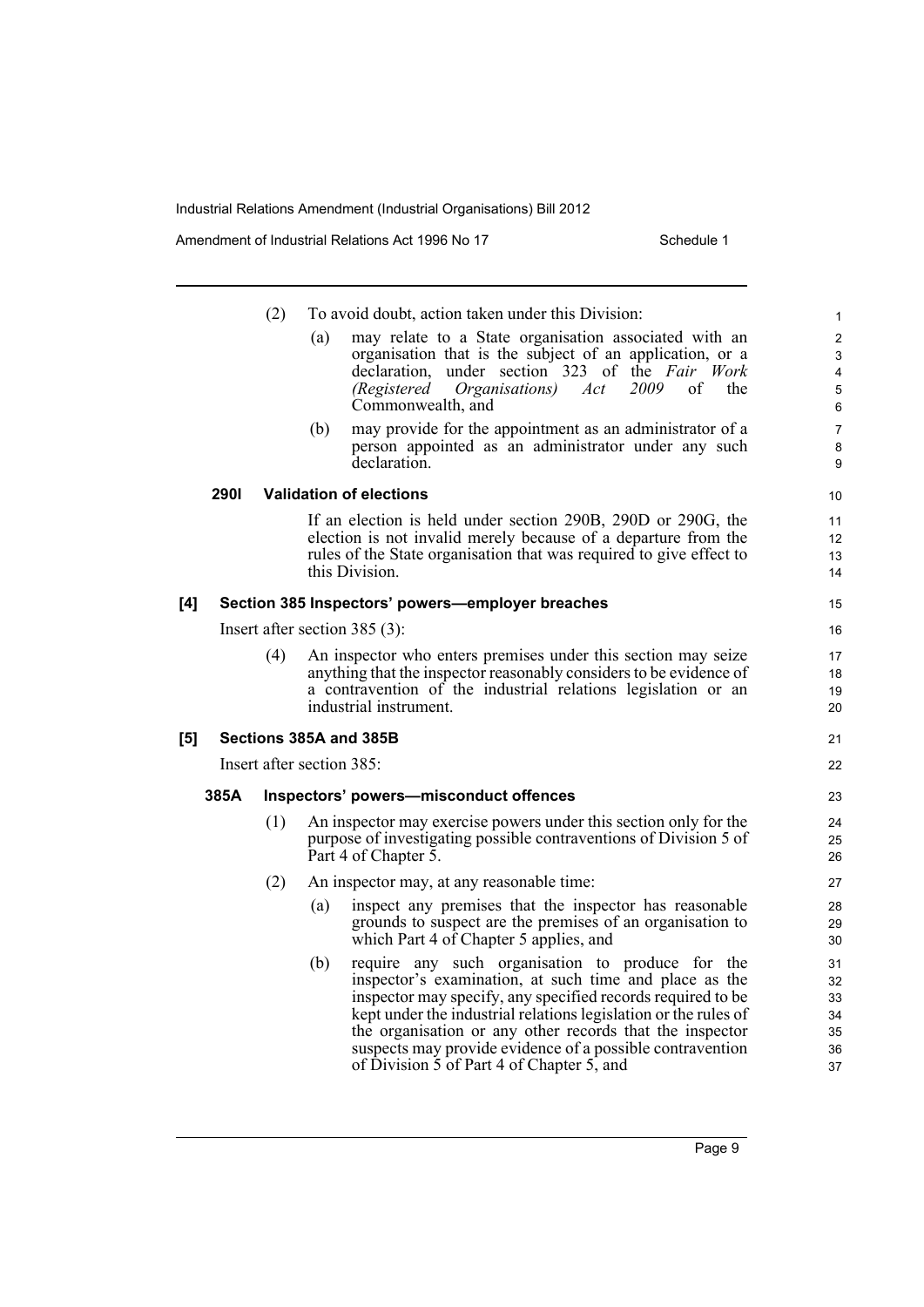|                     |                        | (c)   | retain any such record for such period as may be necessary<br>in order to take copies or extracts from it, and                                                                                                                                                                                                                      | 1<br>$\overline{2}$                     |
|---------------------|------------------------|-------|-------------------------------------------------------------------------------------------------------------------------------------------------------------------------------------------------------------------------------------------------------------------------------------------------------------------------------------|-----------------------------------------|
|                     |                        | (d)   | require any such organisation or an officer or employee or<br>former officer or employee of the organisation to deliver to<br>the inspector, within such time and to such place as the<br>inspector may specify, any<br>specified information<br>conduct<br>management<br>οf<br>concerning<br>the<br>the<br>or<br>organisation, and | 3<br>4<br>5<br>6<br>$\overline{7}$<br>8 |
|                     |                        | (e)   | question any officer or employee or former officer or<br>employee of any such organisation concerning matters that<br>may constitute a contravention of Division 5 of Part 4 of<br>Chapter 5.                                                                                                                                       | 9<br>10<br>11<br>12                     |
|                     | (3)                    |       | A requirement of an inspector under this section may be made<br>personally or by notice in writing served by post.                                                                                                                                                                                                                  | 13<br>14                                |
|                     | (4)                    |       | An inspector who enters premises under this section may seize<br>anything that the inspector reasonably considers to be evidence of<br>a contravention of Division 5 of Part 4 of Chapter 5.                                                                                                                                        | 15<br>16<br>17                          |
|                     | 385B                   |       | <b>Receipts for seized things</b>                                                                                                                                                                                                                                                                                                   | 18                                      |
|                     |                        | Part. | An inspector must give a receipt for anything seized under this                                                                                                                                                                                                                                                                     | 19<br>20                                |
| [6]                 |                        |       | <b>Section 388 Search warrant</b>                                                                                                                                                                                                                                                                                                   | 21                                      |
|                     |                        |       | Insert at the end of section 388 $(2)$ (b):                                                                                                                                                                                                                                                                                         | 22                                      |
|                     |                        |       | , and                                                                                                                                                                                                                                                                                                                               | 23                                      |
|                     |                        | (c)   | to seize anything that the inspector reasonably considers to<br>be evidence of a contravention of the industrial relations<br>legislation or an industrial instrument.                                                                                                                                                              | 24<br>25<br>26                          |
| $\lbrack 7 \rbrack$ |                        |       | Section 398 Time for instituting proceedings                                                                                                                                                                                                                                                                                        | 27                                      |
|                     | under section 180".    |       | Insert "or an offence referred to in subsection (2)" after "other than an offence                                                                                                                                                                                                                                                   | 28<br>29                                |
| [8]                 | <b>Section 398 (2)</b> |       |                                                                                                                                                                                                                                                                                                                                     |                                         |
|                     |                        |       | Insert at the end of section 398:                                                                                                                                                                                                                                                                                                   | 31                                      |
|                     | (2)                    |       | Proceedings for an offence against sections $267-269$ may be<br>commenced not later than 5 years after the offence was alleged to<br>have been committed.                                                                                                                                                                           | 32<br>33<br>34                          |